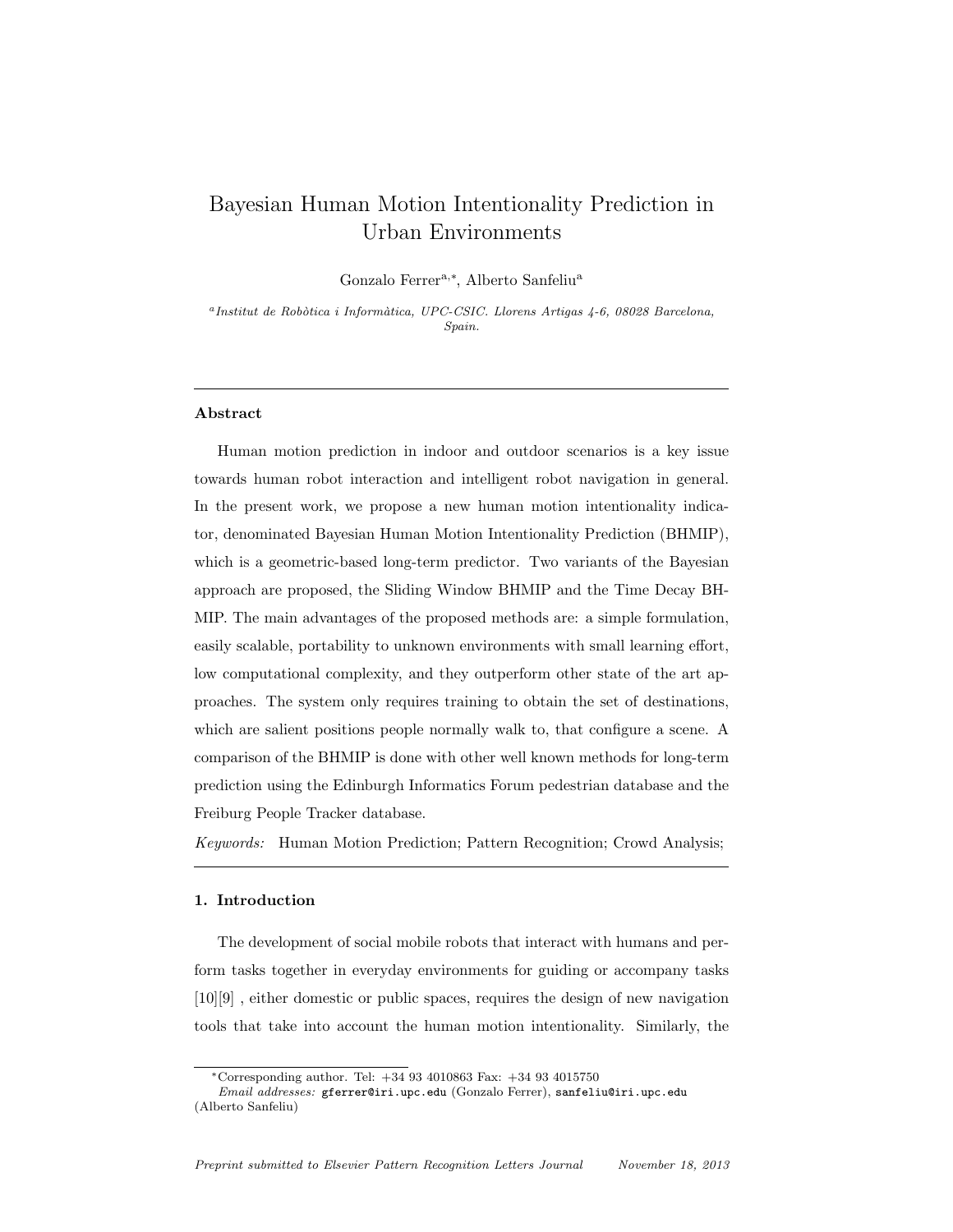development of more intelligent tracking and surveillance systems boils down to the development of new tools, for instance, a long-term prediction as proposed in the present paper. We define the term "human intentionality long-term prediction" as a tool to forecast intentions or motivations that drive human behaviors. We specifically use this term whenever a person has the intention to walk towards a destination, then he/she is in the path to go to a destination that can be far away from the actual human spatial position.

There are a number of real world applications where motion intentionality can be applied. For example, human motion scene surveillance, where we can detect abnormal trajectories making use of prediction information, and thus identifying all those erratic trajectories; human tracking, to obtain a robust tracking of human motion; robot navigation in crowded human environments, in order to adjust robot navigation to be aware of human motion; or social interaction, to improve the social interaction between robots and humans. All these issues require prediction information, preferably a long-term prediction.

In general, the analysis of future scenarios is done using short-term prediction, which is a propagation of the current state into a certain time horizon, but it has several limitations, specially appreciable on more complex environments. In the present paper we propose a new long-term human motion intentionality predictor based on geometry criteria, called Bayesian Human Motion Intentionality Predictor (BHMIP). The BHMIP has been validated in outdoor urban environments by using two well-known databases. Furthermore, the proposed method has been implemented in a real robot experiment, using the Tibi robot [16], while developing a robot companion task (in Fig 8 is depicted a robot companion experiment). This concrete robot experiment demonstrated to be largely enhanced after using prediction information while in general, the use of forecasting tools like the BHMIP may improve a countless number of robot applications, specially in urban or outdoor environments. In this work, we assume that we have a prior knowledge of the scene destinations, which have been obtained through an automatic procedure, for example by clustering the locations where people enter or leave a location (we will later discuss this issue).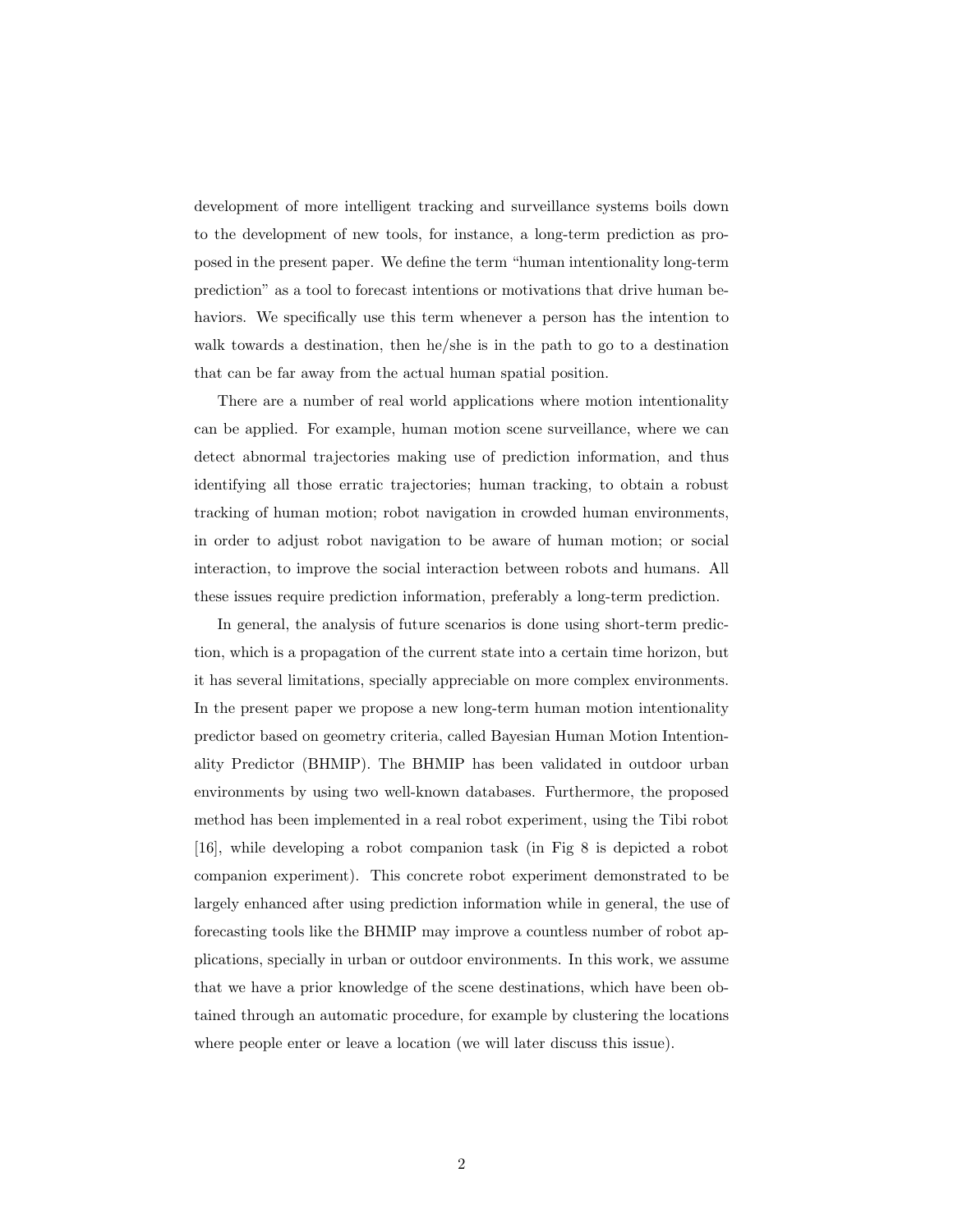## 2. Related Work

Concerning the wide variety of human motion predictors in the literature, two major human motion predictors (HMP) groups can be distinguished: a geometric-based group and a place dependent-based group. For the latter group, we have to learn the prediction model for each one of the environments where the HMP is used. The geometric-based group does not always need to learn the human motion intentionality (HMI) for each specific environment, although training is also required in one way or another.

Bennewitz *et al.* [1], propose a place-dependent method in which they analyze a collection of people's motion behaviors in an indoor environment by a clustering technique that uses the Expectation-Maximization algorithm. Once they learn the classes of motion trajectories, they use these primitive trajectories as patterns for human motion trajectory association, and thus, inferring HMI. One of the main disadvantages of the place-dependent methods, as we will discuss later, is the lack of flexibility on abnormal observations, that is, all those erratic trajectories due to a person stopping or changing its destination. Our algorithm is able to quickly adapt to changes in intentionality and perform successfully.

Vasquez *et al.* [17] cluster different motion patterns by a dissimilarity measure which allows the use of pairwise clustering algorithms in order to group observed trajectories into patterns. Chen *et al.* [3] propose a clustering method and three different prediction strategies based on the quality of the matching.

Using heuristics and geometric criteria, Foka *et al.* [8] propose a geometricbased method for human motion prediction that uses human motion intentionality in terms of goals. Prediction is done by identifying final destinations based on the instantaneous tangent angle in combination with a grid-based probability assignation to all final destinations. It has been used for on-line prediction for robot navigation in dynamic environments. Our approach belongs to this group of HMI predictors, but it outperforms the Foka approach. Another geometrical approach proposed by Ferrer *et al.* [7] predicts future trajectories by minimizing the variance of curvature of forecast paths.

A mixed approach, proposed by Ziebart *et al.* [18] uses both place dependent and geometric criteria. They use a reward function to generate the optimal paths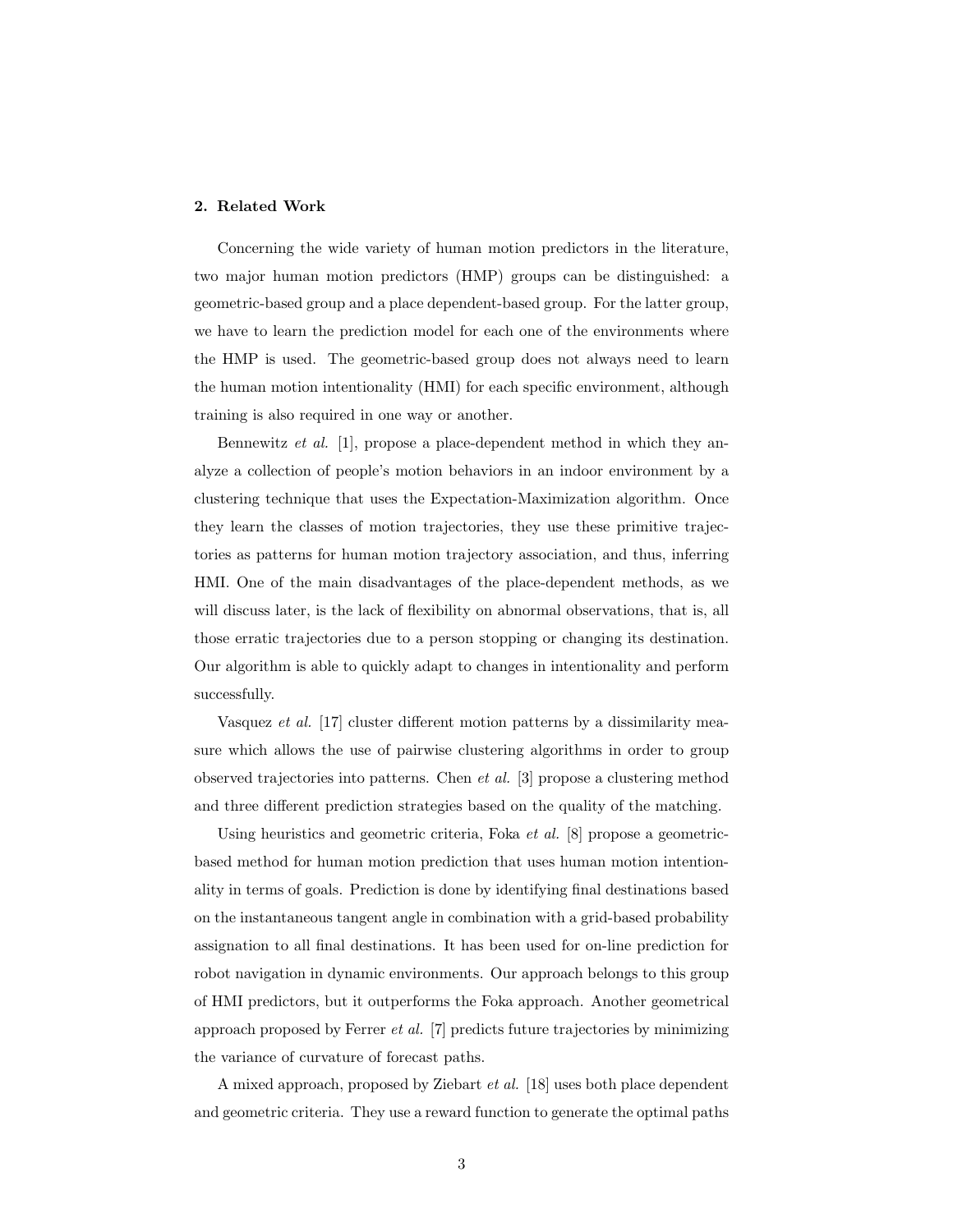towards a destination. This method can also be used as a modeling of route preferences as well as for inferring destinations. This method requires intensive place-dependent training, which is an important drawback for the generalization of its use as a predictor.

Dee *et al.* [4] propose a vision-based prediction to infer intentionality, characterized as the combination of obstacles and free space pixels under the field of view of the person. Liu *et al.* [11] propose a method for long term prediction using localization awareness.

### 3. Problem overview

In this section, we propose a prediction indicator capable of quantifying the human motion intentionality (HMI) implicit on a trajectory with respect to the current position and orientation. This intentionality indicator should capture the probability that a human trajectory reaches a destination point  $d_m$ , which is a clear indicator for the inherent intentionality. To achieve this, we define the variable  $\phi_{nm}$ , which is the angle between the current orientation of the target n and the vector to the destination point  $d_m$ , a relative measure of the orientation with respect to a destination (see Fig. 1 for clarification).



Figure 1: The angle  $\phi_{nm}$  is defined as the angle described by the orientation vector of the target n at time t and the  $\mathbf{x_n}(t) \to d_m$  vector.

In brief, we present a basic formulation necessary to analyze real trajectories. Let

$$
X_n(t) = \{\mathbf{x_n}(1), \mathbf{x_n}(2), \dots, \mathbf{x_n}(t)\}\tag{1}
$$

be a set of T positions (people detections) where each point  $\mathbf{x}_n(t) = [x(t), y(t)]_n$ is the position at time  $t$  of the nth trajectory with respect to the world reference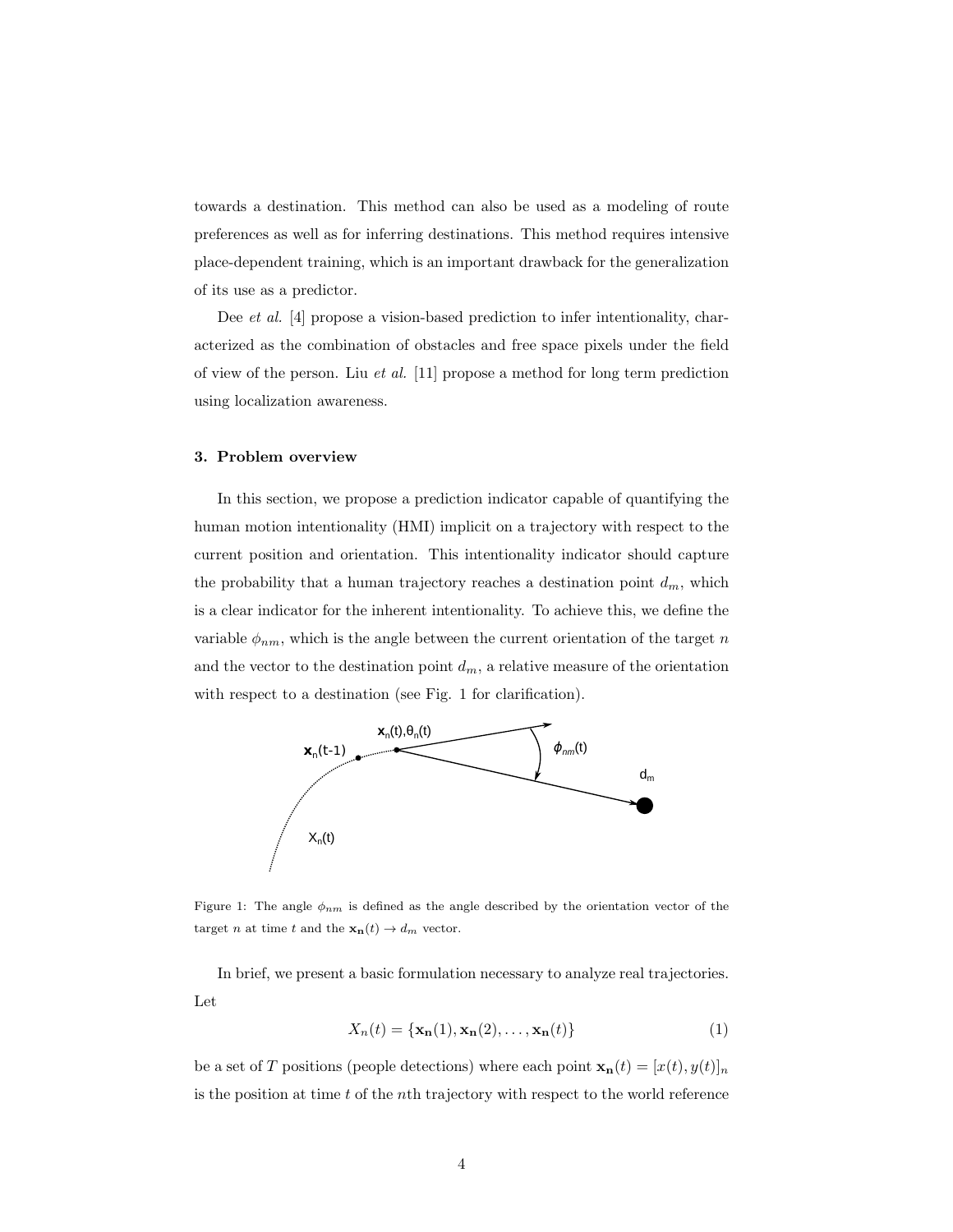frame. Additionally, we define the orientation  $\theta(t)_n$  as a function of the current position and the previous position, with respect to a global reference frame.

Moreover, we define a set of destination positions  $D = \{d_1, d_2, \ldots, d_M\},\$ that represents positions in a scene that persons can go to. The existence of destinations is a requirement for most of the existing HMI methods. The set of destinations points must be known in advance, and there are different methods to compute them. In our case we use a Expectation-Maximization method. Other works, like [12] and [18], approximate these destinations as short-term propagations of the current state.

As it can be seen in Fig. 1,  $\phi_{nm}(t)$  is the angle defined by the first derivative of the current trajectory and the  $\mathbf{x}_n(t) \rightarrow d_m$  vector. By doing this,  $\phi_{nm}(t)$ becomes a measure relative to a destination, while  $\theta(t)$  is a global measure of the target orientation. This difference will allow us to obtain a good characterization of the human motion intentionality.

Applying the kernel density estimation method [15] to real HMI databases, we have verified that there exists a high similarity of the  $\phi$  angle *pdf* and a Gaussian function, or a Von Mises distribution if we would want to take into account the periodicity of the variable.

The scheme depicted in Fig. 2 corresponds to the graphical model that describes the basis of our algorithm. The relation of the destination  $d_m$  at time t is given by the relation of the positions and this structure determines the calculation of the probabilities used in the next section.

Although it is out of the scope of the present paper, a real implementation requires some filtering of the detections in order to eliminate noise and outliers. We will simply take into account that a previous filter exists, in general, but for the understanding of our approach is not a mandatory to consider it.

#### 4. Bayesian Human Motion Intentionality Predictor

The problem of estimating the best destination is reduced to a sequential data classification, where the decision of choosing a destination is taken at each instant of time while the human is walking. Our technique is inspired in a complete Bayesian framework, in order to classify the motion intentionality. We will begin our analysis using an infinite window, that takes into account from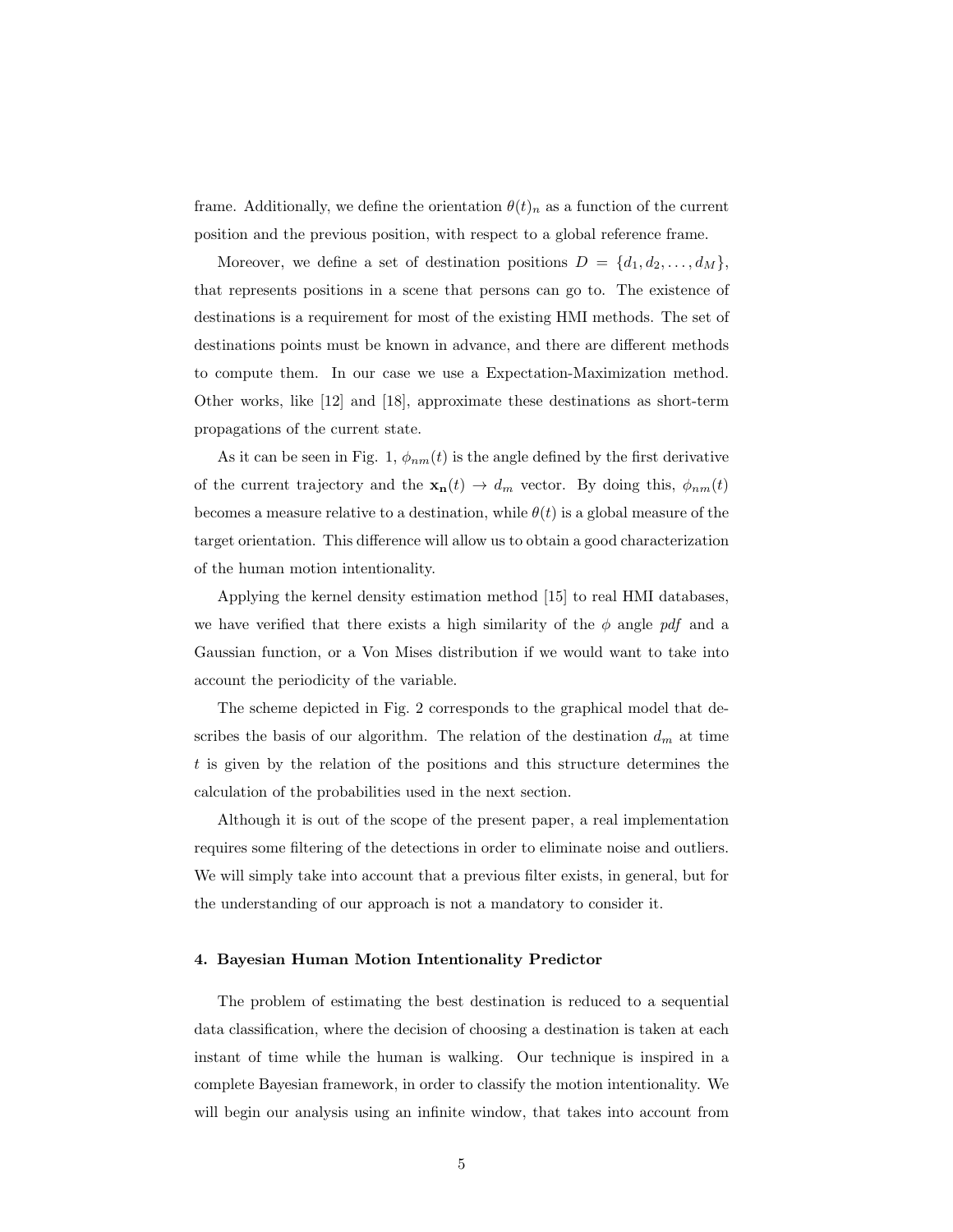

Figure 2: Graphical model of our classifier, called Bayesian Human Motion Intentionality Predictor.

the first observed position of the trajectory to the current one. We will discuss later the importance of the observed positions of a trajectory, depending on its time elapsed since its observation, that is, if more recent observed positions of a trajectory are more significant to the destination classification than older ones.

The method proposed in this paper, denominated Bayesian Human Motion Intentionality Prediction (BHMIP), is a geometric-based method which uses a Bayesian classifier to compute the best prediction to a given destination position, for each position  $\mathbf{x_n}(t)$  of the trajectory  $X_n = {\mathbf{x_n}(1), \mathbf{x_n}(2), \ldots, \mathbf{x_n}(t)}$ . We model the probability

$$
P(\mathbf{x_n}(t)|\mathbf{x_n}(t-1), d_m) = \mathcal{N}(\phi; 0, \sigma_\phi^2)
$$
\n(2)

as a Gaussian function. In Fig. 3 is depicted an example of this probability function to two destinations centered at the position  $\mathbf{x}_n(t)$ .



Figure 3: Different probability functions shifted depending on their respective destinations.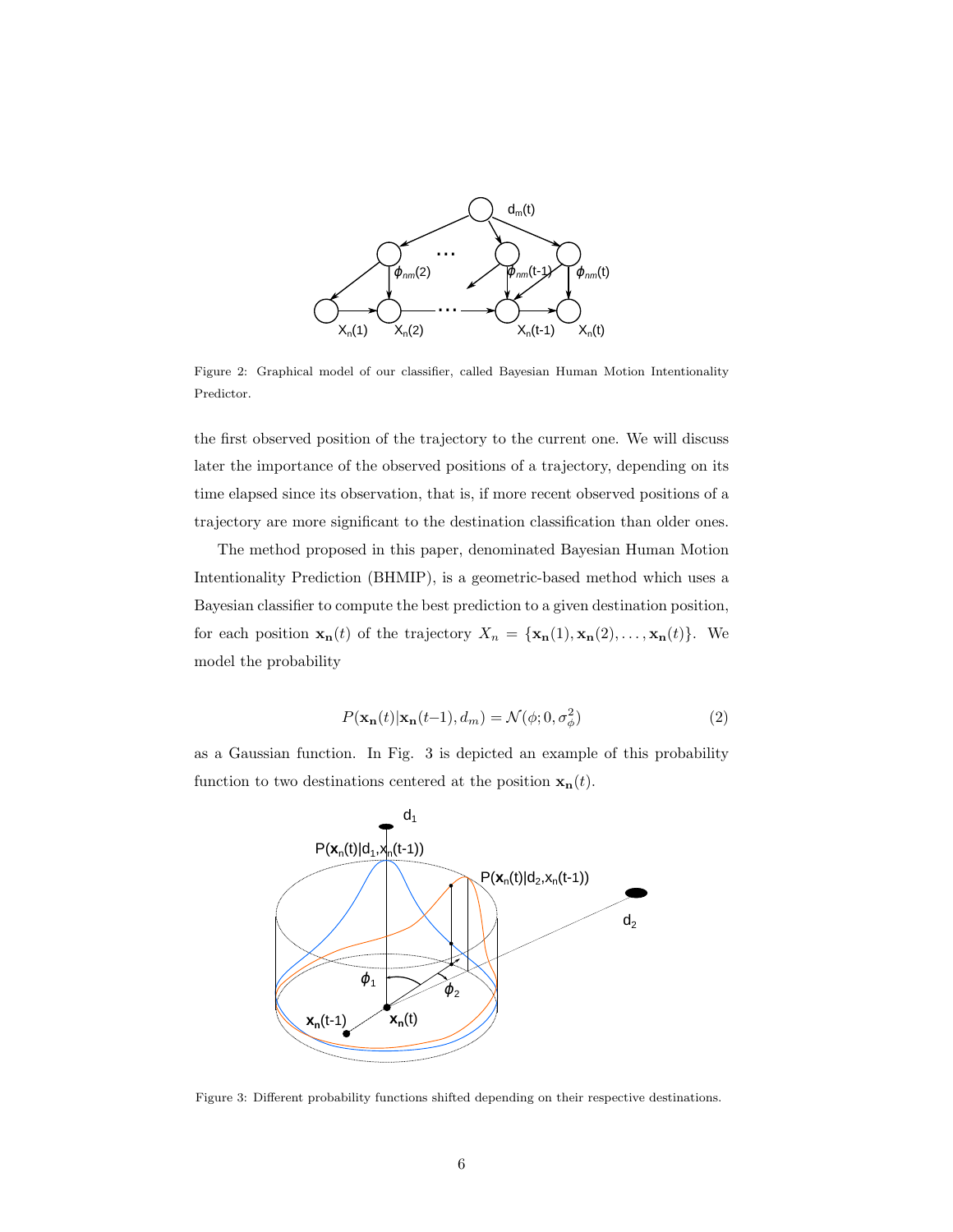# *4.1. Naive BHMIP*

The method is simple, it only requires an initial learning of the positions deployed as destinations.

We formulate the BHMIP in the following manner: if the *posterior* probability to a specific destination  $d_m$  is greater than the *posterior* probability to go to another destination  $d_j$ , that is

$$
d^* = d_m \quad \text{if} \quad P(d_m | X_n(t)) > P(d_j | X_n(t)) \quad \forall m \neq j \tag{3}
$$

for all  $j = 1, ..., M$  destinations, then  $d_m$  will be the best destination  $d^*$  describing the current human motion intention.

The joint probability  $P(X_n(t)|d_m)$  can be obtained easily as follows using the chain rule:

$$
P(X_n(t)|d_m) = P(\mathbf{x_n}(1), \mathbf{x_n}(2), \dots, \mathbf{x_n}(t)|d_m)
$$
  
\n
$$
= P(\mathbf{x_n}(t)|d_m, \mathbf{x_n}(t-1), \dots, \mathbf{x_n}(1)) \cdot P(\mathbf{x_n}(t-1)|d_m, \mathbf{x_n}(t-2), \dots, \mathbf{x_n}(1)) \cdot
$$
  
\n
$$
\vdots
$$
  
\n
$$
P(\mathbf{x_n}(1)|d_m)
$$
 (4)

For each trajectory  $X_n(t)$  we have only considered dependence of position in between consecutive positions as the  $\phi_{nm}$  variable is function of two points at instants t and  $t-1$ . Consequently, the Eq. (4) can be rewritten more compactly as:

$$
P(X_n(t)|d_m) = P(\mathbf{x_n}(1)|d_m) \prod_{\tau=2}^t P(\mathbf{x_n}(\tau)|d_m, \mathbf{x_n}(\tau-1))
$$
(5)

Using the Bayes theorem we can compute the *posterior* probability of the destination  $d_m$ , given the current and previous positions of the trajectory  $X_n(t)$ :

$$
P(d_m|X_n(t)) = \frac{P(X_n(t)|d_m)P(d_m)}{P(X_n(t))}
$$
\n(6)

where  $P(d_m)$  is the prior probability to reach the destination  $d_m$ . By replacing Eq. (5) into the Eq. (6), we obtain a compact formulation of the BHMIP.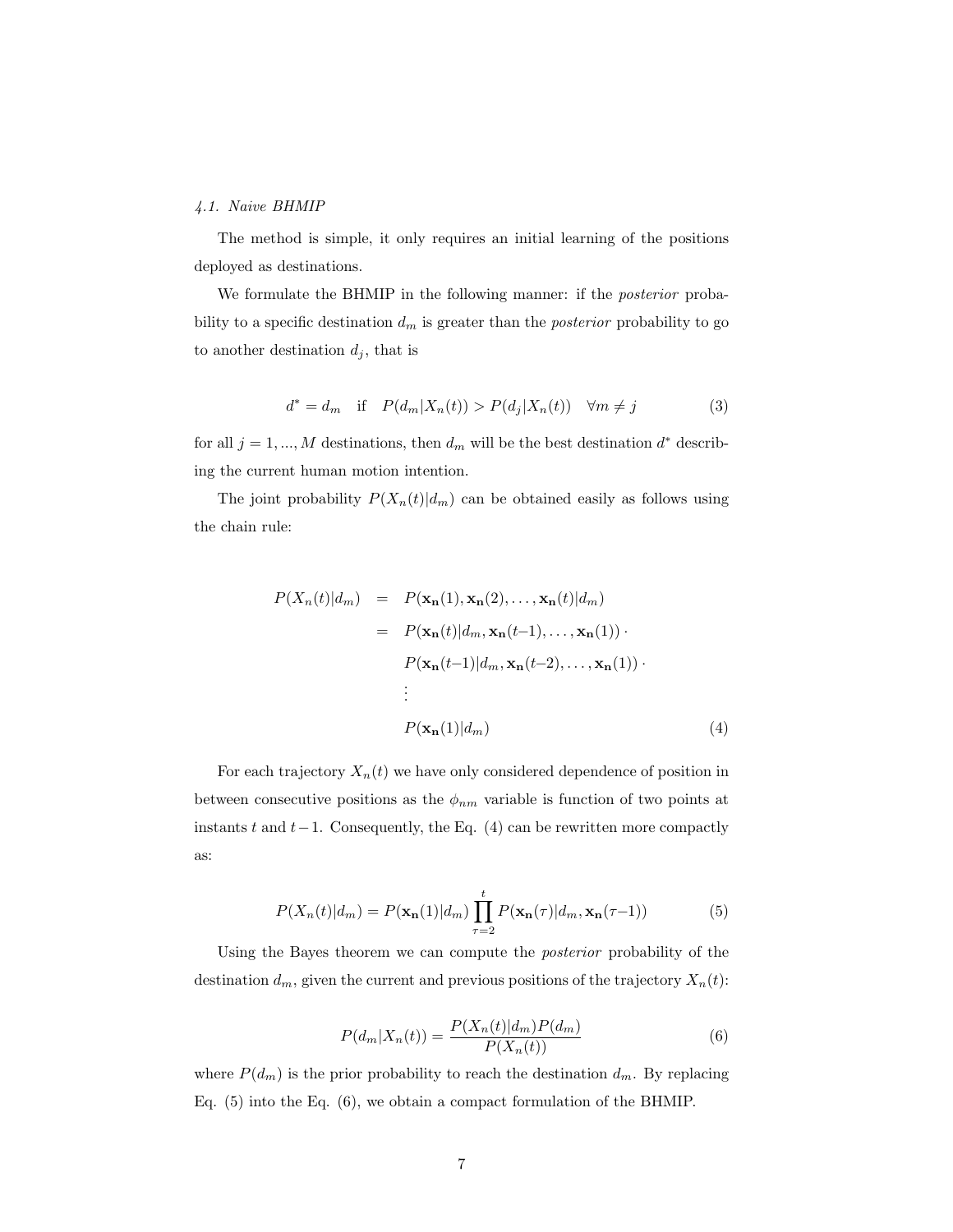### *4.2. Sliding Window BHMIP*

Another unknown arises: what if the intentionality of a person changes in the middle of a walk? As we are evaluating partial trajectories  $X_m(t)$  and not the full observed trajectory  $X_m$ , we don't know the true final destination. Inspired by the Sliding Window method [5] for sequential classification, we define a length or time interval of past positions  $\mathbf{x}_n(t)$ , discarding the previous person's positions, as a measure of the flexibility to intentionality changes. Thus, the Eq. 5, is rewritten as:

$$
P(X_n(t)|d_m) = \prod_{\tau=t-w}^t P(\mathbf{x_n}(\tau)|d_m)
$$
 (7)

This solution, although its impact is minor on typical trajectories, has proved to work fine specially in abnormal trajectories, where an unexpected behavior of a person is observed.

### *4.3. Time Decay BHMIP*

We have incorporated an additional feature in the BHMIP to weight in a different way the contributions of the past positions to our proposed method. Intuitively, we believe that the more recent positions observed are more determinant than older ones.

Based on the Sliding Window BHMIP approach, we propose a variation that makes use of a non-constant window that degrades as a function of time:

$$
P(X_n(t)|d_m) = \prod_{\tau=t-w}^t P(\mathbf{x_n}(\tau)|d_m)^{g(t-\tau)}
$$
\n(8)

The domain of the function  $g(t-\tau)$  is the elapsed time since the observation  $\mathbf{x}_n(\tau)$  took place and it is positive by definition. The output of the g function is in the interval [1, 0], being 1 for the current position, the higher weighted probability, and 0 for the most distant in time. For this reason, we propose to use the exponential function,

$$
g(t) = e^{-\frac{t}{\sigma_w}}\tag{9}
$$

that satisfies all the above mentioned requirements. The performance of the Time Decay approach (BHMIP-D) will be discussed in the following section.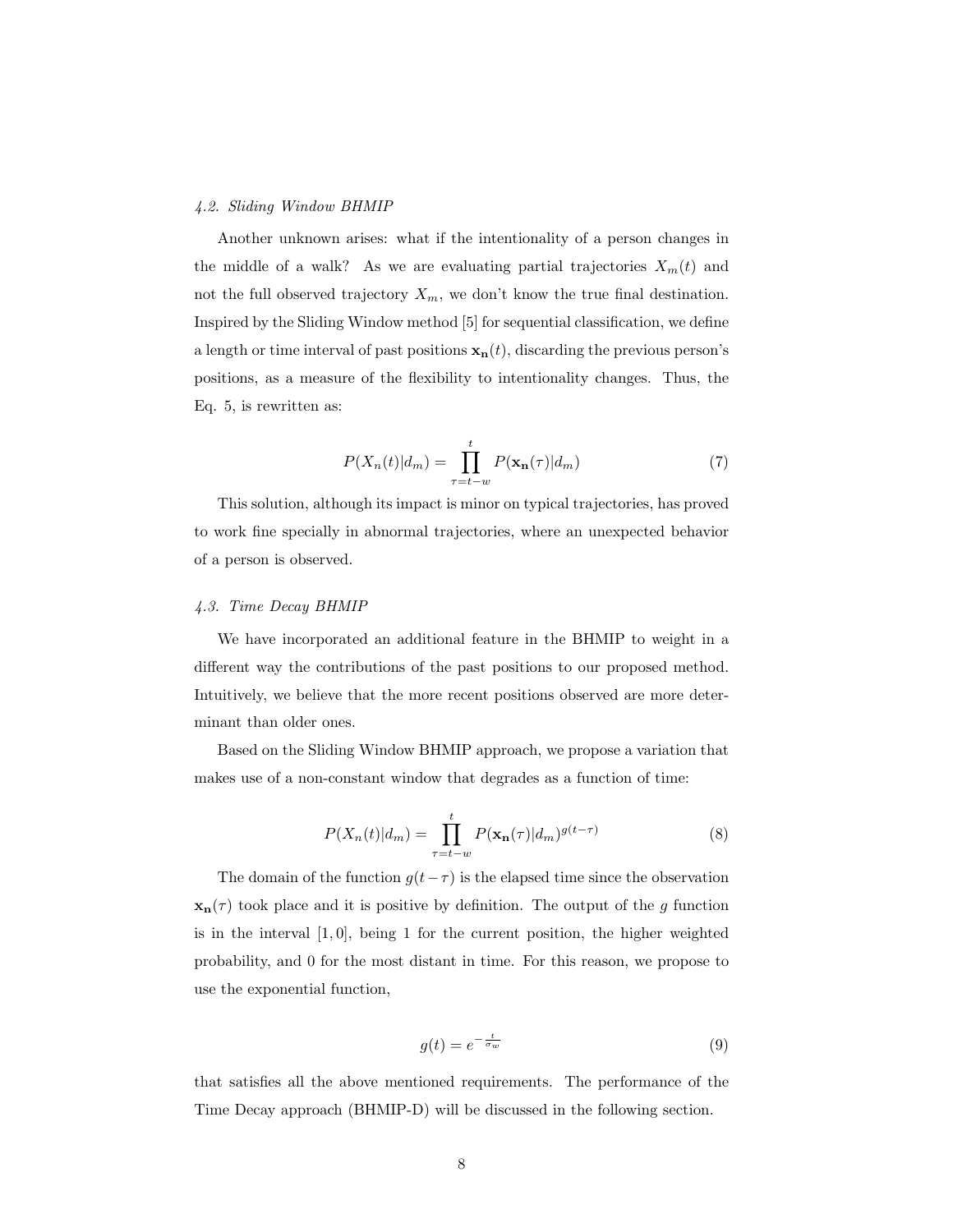## 5. Experiments

We have used two different databases to validate the results presented in this paper. The Edinburgh Informatics Forum Pedestrian database [14] is a set of human trajectories at the Informatics Forum, the main building of the School of Informatics at the University of Edinburgh (see Fig. 4 left). The data covers several months of observations which have resulted in about 1000 observed trajectories each working day, and at present has more than 92.000 observed trajectories. The sample rate is 9 positions per second. A set of eight final destinations are identified.

The Freiburg People Tracker [13] ground truth consists of a set of 162 person tracks at the city center (see Fig. 4 right), resulting in more than 10000 manually labeled positions in order to validate their multi hypothesis people tracker. The sample rate is approximately 50 positions per second.

A total of 1280 trajectories from the Edinburgh database were studied, each trajectory consisting of an average of 100 positions. The trajectories are divided into two sets, one set for training and the other for testing. As the Freiburg database has less person tracks available, 30% of the trajectories were used for training purposes and 70% of the trajectories were used for testing, each trajectory consisting of an average of 500 positions.

## *5.1. BHMIP parameter learning*

One of the main advantages of the geometrical, or place-independent methods for prediction is that a set of primitive trajectories is not required. However, they are not excluded from training: the set of destinations requires to be defined somehow. One simple solution might be a manual setting of the trajectories into salient positions such as stairs, elevators, doors, etc.. The solution adopted in this work, altought, has been a clusterization of positions into destinations.

A general view of the Edinburgh Informatics Forum is depicted in Fig. 4 left. The scene is taken from a camera fixed at 23m above the floor. For the purpose of the present paper, 8 final destinations  $d_m$  have been estimated using the Expectation-Maximization algorithm [2] of the starting and ending positions of each trajectory. Some of these final destinations coincide with entry/exit points. The same procedure has been carried out for the Freiburg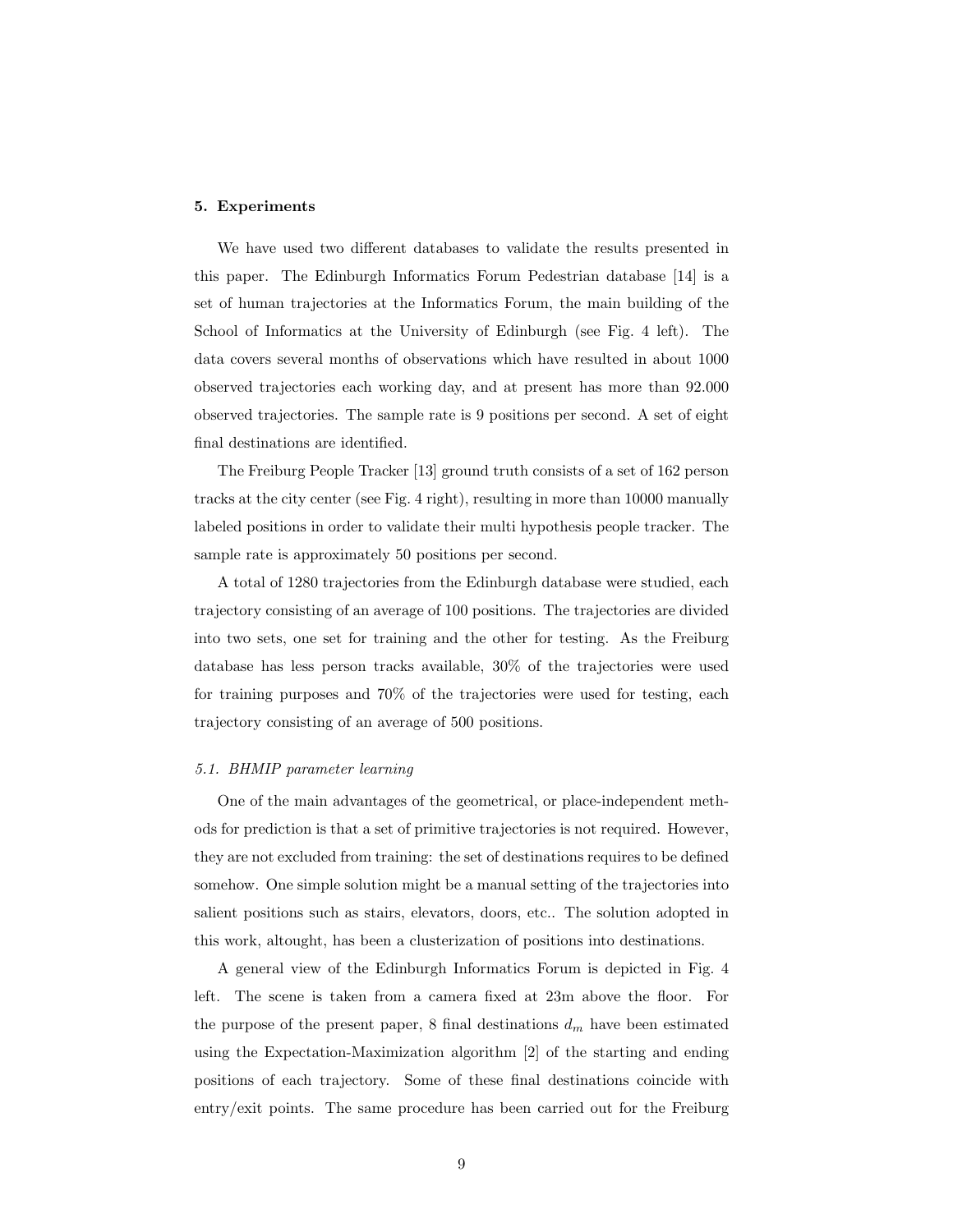database (Fig. 4 right), where all the initial and final points of each trajectory are depicted and the clusterization of the destinations is shown, as well as the covariances on those positions.



Figure 4: On the left, the map of the Edinburgh Informatics Forum. Eight different destinations are drawn as red circles. On the right, the Freiburg database environment, where are shown the clusters of the destinations. In both cases a EM algorithm has been used to obtain the destinations.

As discussed in Sec. 4, the two BHMIP methods proposed make use of past information. The width w and  $\sigma_w$  of the window are parameters of the system, and the performance of the predictor depends on these values.



Figure 5: Performance versus the parameter w and  $\sigma_w$  (in seconds), using the Edinburgh and the Freiburg database.

We have evaluated the accuracy of prediction by doing the following: we provide an observation of the trajectory corresponding to the interval  $[0, t]$  from the beginning  $t = 0$  to the current time t. We incrementally augment the current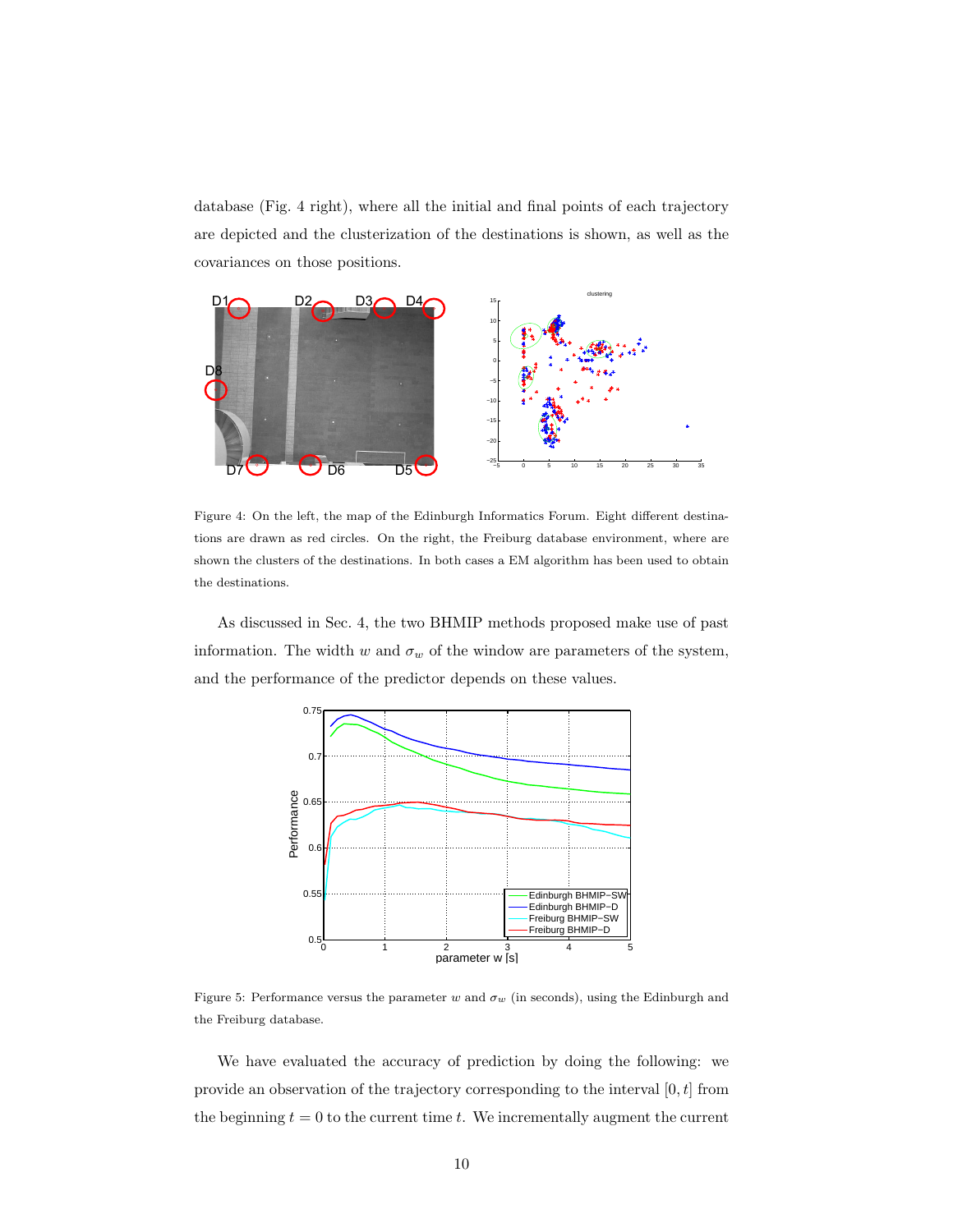time t until it reaches the end of the trajectory  $t = T$ . For every observation provided of a given trajectory, we calculate the most likely destination according to each method and then check if the prediction is or not correct. Fig. 5 draws the performance of each method depending on the value w and  $\sigma_w$  (the window width), which is measured in seconds.

For the Edinburgh database results, there is a clear optimum for the Sliding Window BHMIP at  $w = 0.444s$  and for the Time Decay BHMIP at  $\sigma_w = 0.5s$ . The results for the Freiburg database are not clear, the best performance is for  $w = 1.5s$ , however the performance presents an almost flat behavior for  $w > 2s$ . For this reason, we have chosen a time width  $w$  and  $\sigma_w$  roughly around  $0.5s$  for both databases, which corresponds to the reaction time of the system to make good predictions.

#### *5.2. BHMIP testing*

In this subsection, we analyze the proposed methods, the Sliding Window Bayesian Human Motion Intentionality Predictor (Sec. 4.2) and the Time Decay BHMIP (Sec. 4.3). The w and  $\sigma_w$  parameters are the ones obtained previously. In addition, a comparison with other methods is shown. We will stress on the advantages of our approach with respect to the state of the art methods.

A comparison with other approaches is difficult since no other methods use destination points as they have been defined in this paper. The geometricalbased method we have implemented for comparison is the approach proposed by Foka *et al.* [8]. Originally, this method treats all the cells on a grid map, corresponding to obstacles, as possible destinations and computes the best cell as the destination a person aims to. One limitation of the method appears when the destination is not an obstacle. For this reason, we have made the following modifications in the method: the interesting cells of the map are translated into the same destination points defined in our approach, and by doing this, we are not constraining the position of the destinations to grid cells. The other implemented method is the approach proposed by Bennewitz *et al.* [1] as one of the most representative prediction methods of the place-dependent group. A set of primitives is obtained for both databases applying the Expectation-Maximization algorithm. With the purpose of comparing with the BHMIP, we have assumed a correct prediction if the corresponding primitive associated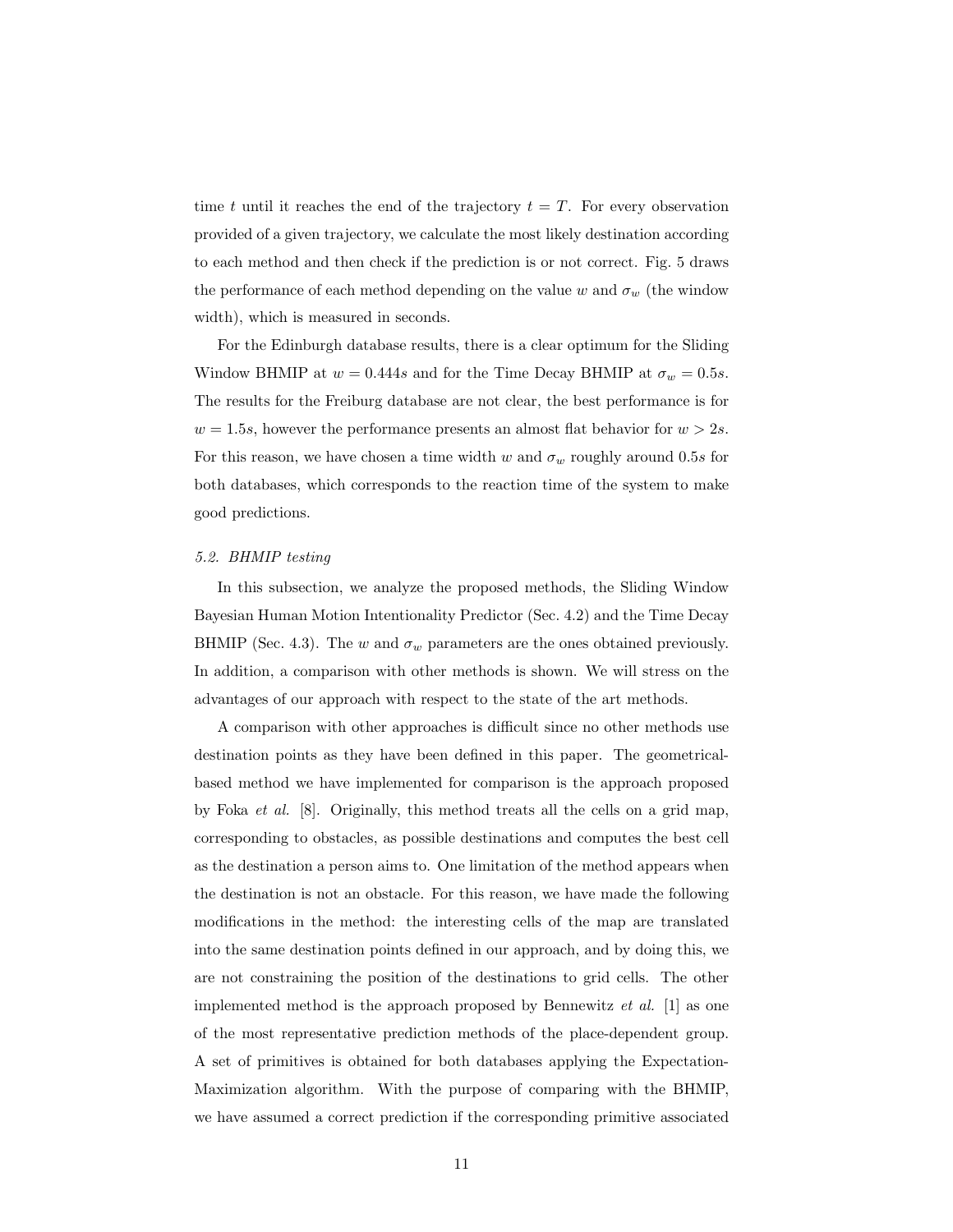to the current trajectory finishes at the desired destination. We have used a different sampling rate for the two databases, however the four methods use the same sampling rate when testing each database.



Figure 6: On the left, performance of the algorithm against other state of the art methods, using the Edinburgh database. On the right, the performance on the Freiburg database. The horizontal axis is the percentage of time to complete the trajectories, where  $T$  is the total time to complete the trajectories.

A comparison of the results, for the four methods, is shown in Fig. 6. The figure on the left shows the performance in the Edinburgh database. The geometrical methods (BHMIP-SW, BHMIP-D and Adapted Foka) present a better performance at early stages of the evaluation than the place-dependent (Bennewitz), although at long observations it outperforms the geometrical, scoring almost 84% of success rate.

In Fig. 6 right is depicted the performance using the Freiburg database. As can be seen, the Bennewitz method could not obtain such a good performance after short observations  $(t \text{ small})$ , but it improves the accuracy after considering longer observations, same as before. However, the performance of the placedependent varied for each scenario. At the Freiburg city center (right), where 5 destinations and 20 primitive trajectories are clearly defined, the method obtains almost 90% of accuracy when the complete trajectory is considered and a mean of 68.47% (See Table 1). On the other hand, the performance obtained for the complete trajectory at the Edinburgh scenario (which consists of 8 destinations and more than 50 primitive trajectories) is 84% but its average performance is under 62.07%. The reason for such a performance at the Edinburgh Forum is due to the fact that the trajectories are in an open area with less structural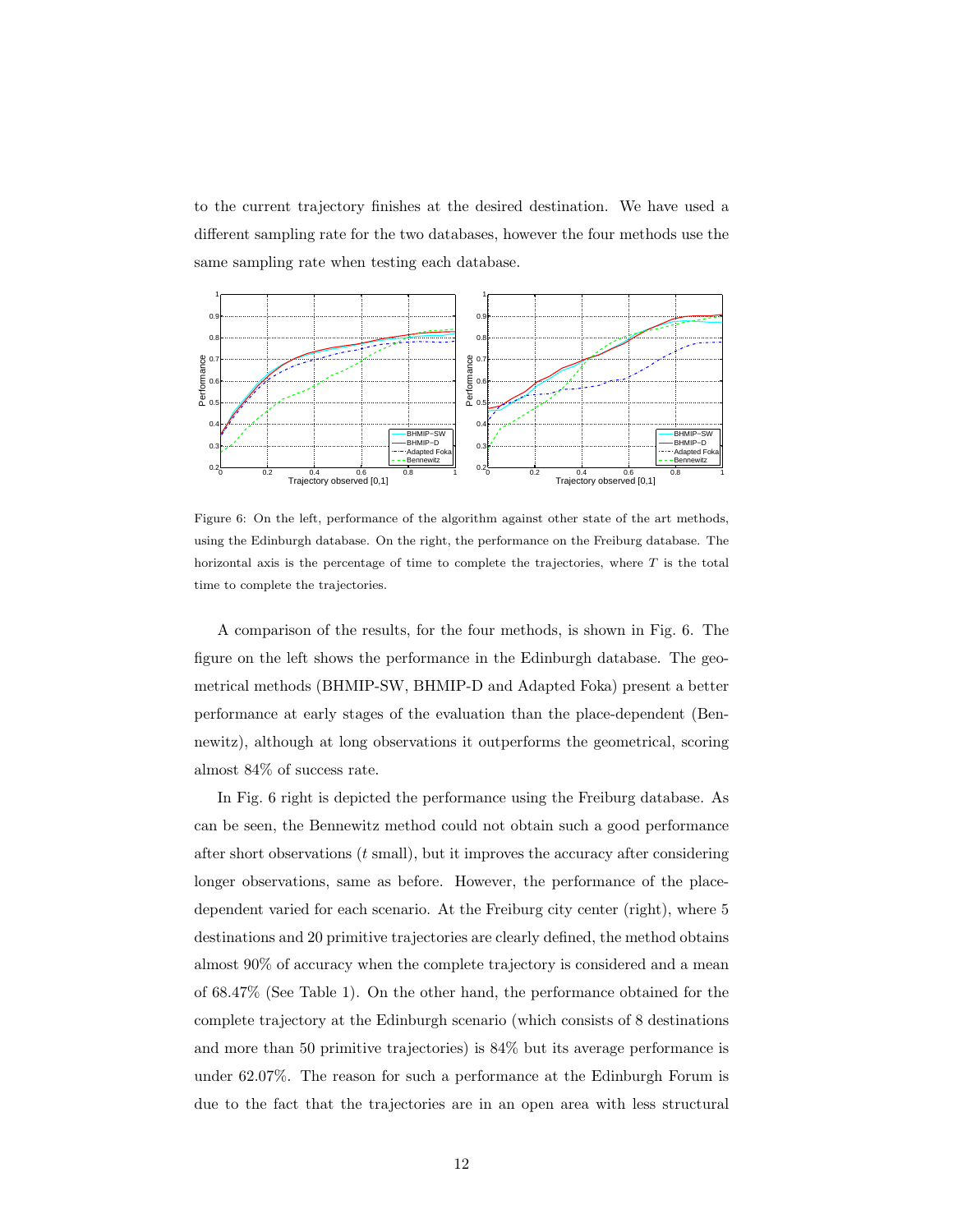constraints, therefore more unexpected trajectories might occur. Nevertheless a fully observed trajectory can't be considered as a prediction problem but a classification problem and thus, full trajectory observations are not so relevant.

Considering the previous reasoning, the BHMIP is a method well suited for real-time prediction. It can provide rapidly an accurate prediction of people trajectories. Also, the geometrical-based methods are more indicated in open scenarios, where prediction is done in areas consisting of many destination points.



Figure 7: On the left, performance of the algorithm using a selected set of abnormal trajectories in the Edinburgh database. On the right, an example of an abnormal trajectory, where a change in the destinations occurs in the middle of the path.

Observing the behavior of the human trajectories, we have seen that there are people that walk from an origin to a destination without stopping, maintaining a constant speed. Other people stop one or several times and change their velocity. There are also people that modify their trajectory several times and then stop in some places before reaching their destination. All these abnormal cases are specially interesting since they represent a challenge for any prediction method. That is the reason why we have selected a set of specially challenging trajectories to classify. An example of an abnormal trajectory can be seen in Fig. 7 right. All these trajectories have in common that they are abnormal and predominantly appear changes in intentionality.

The results are shown in Fig. 7 left. All the methods fail to determine initially the correct destination. It is not surprising since we have set the dataset to contain trajectories with changes in destinations and other abnormalities. Nonetheless, the geometrical approaches behave in general better at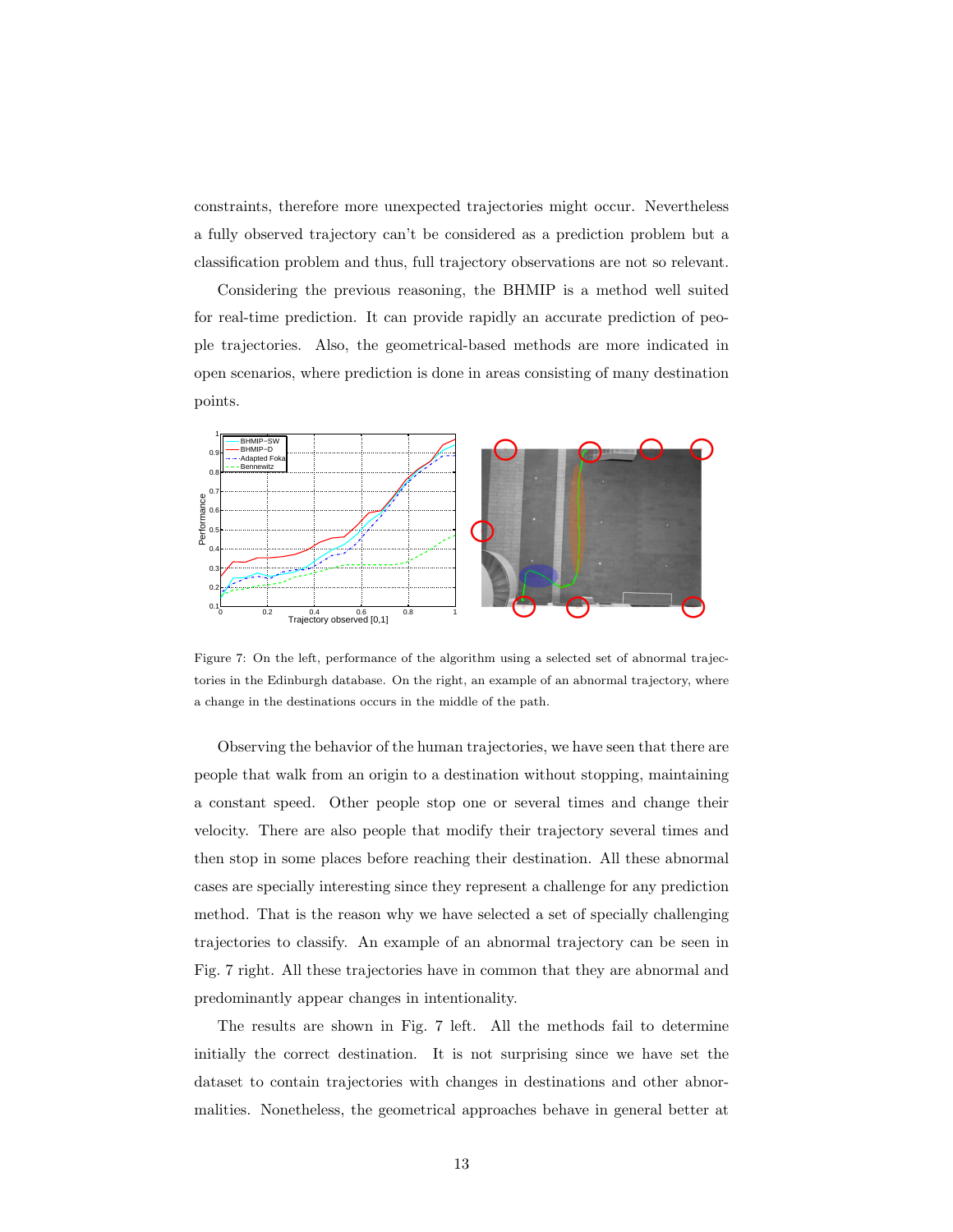|                 | Edinburgh | Freiburg | "Abnormal" |
|-----------------|-----------|----------|------------|
| <b>BHMIP-SW</b> | 70.81%    | 71.59%   | 49.00%     |
| <b>BHMIP-D</b>  | 71.10%    | 72.74%   | 54.29%     |
| Adapted Foka    | 68.22%    | 61.93%   | 47.00%     |
| Bennewitz       | 62.07%    | 68.47%   | 29.29%     |

Table 1: Overall performance of the prediction methods using different databases.

late stages of the intentionality prediction. They are capable of quickly recover from changes in destinations while the place-dependent approach presents more problems to adapt.

Table 1 shows a summary of the overall performances of the evaluated methods, each percentage is the mean of the performance of every experiment carried out before. Furthermore, we can observe that both BHMIP methods present a better performance in all situations, being the BHMIP-D slightly better and more adaptable to abnormal trajectories than the Sliding Window BHMIP.

#### *5.3. Experiments in a robotic task*

The main motivation to develop the BHMIP is, of course, a direct application to robotic tasks. More concretely, the presented work was developed as a key tool for a robot companion experiment [6]. The main task of the robot in this experiment is accompanying a person. The robot companion predicts the human target's destination and uses this information to anticipate where the human will be and positioning the robot in the best place. In addition, the companion task is carried out successfully under the presence of obstacles and moving persons (see Fig. 8). We have implemented a people detector based on laser information and a particle filter for the person tracking system. Under the framework of the robot companion task, we observed that the consideration of human motion prediction enhances the performance of the method: a set of 45 real-life experiments with different volunteers have been carried out and each participant filled out a questionnaire. The measurement was a simple rating on a Likert scale between 1 to 7. For the evaluation score, repeated ANOVA measurements were conducted. Three different scores were examined: "Robot's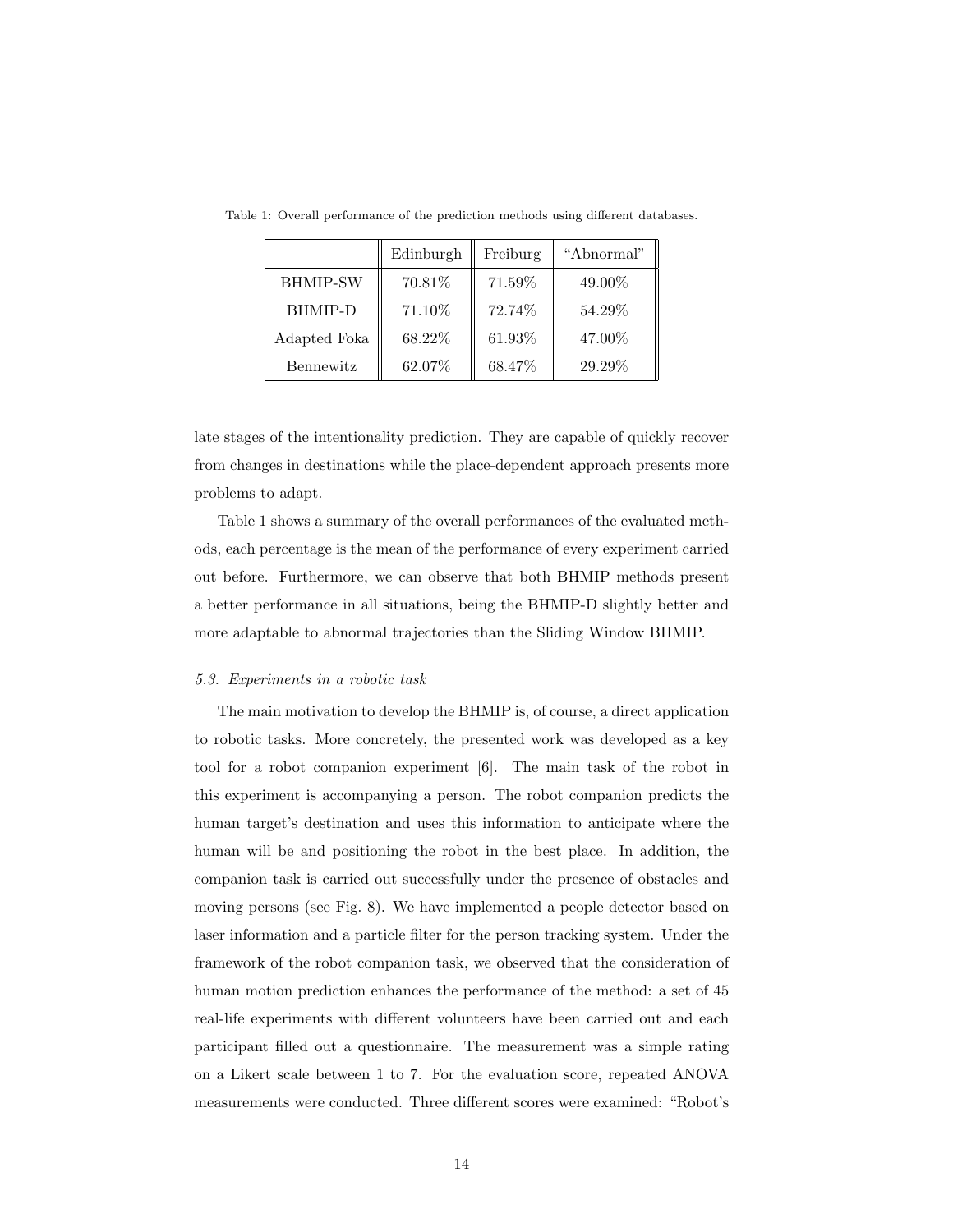Intelligence", "Human-Like Motion" and "Level of confidence". For each score examined, the average of the results showed an increase of 38.89%, 52.78% and 43.9% respectively, compared to not using the prediction information, while accompanying the volunteer.



Figure 8: Example of a real robot experiment: Left image corresponds to the robot camera. On center image Dabo is accompanying a person to her desired goal while navigating in a crowded environment. The right image corresponds to the robot GUI, built on ROS architecture. Green cylinders correspond to persons' detections and the orange cylinder corresponds to the target to be accompanied.

Real trajectories are subject to disturbances, as a part of the real world settings. The BHMIP handled correctly most of the uncertainties and quickly adapted to changes in intentionality.

We have presented just a simple example where the human prediction enhances a certain utility, but the use of forecasting tools like the BHMIP may improve a countless number of robot applications, specially in urban or outdoor environments.

# 6. Conclusions and Future Work

In the present paper we have presented a novel and accurate human motion intentionality indicator, denominated Bayesian Human Motion Intentionality Prediction (BHMIP), which is a geometric-based long-term predictor. We have proposed two variants of the algorithm: the BHMIP-SW (sliding window) and the BHMIP-D (time decay). The performance of both is successful, but the BHMIP-D behaves better under challenging trajectories, as demonstrated in the abnormal database.

We have presented a simple formulation, a low computational complexity and it outperforms other state of the art approaches. The system requires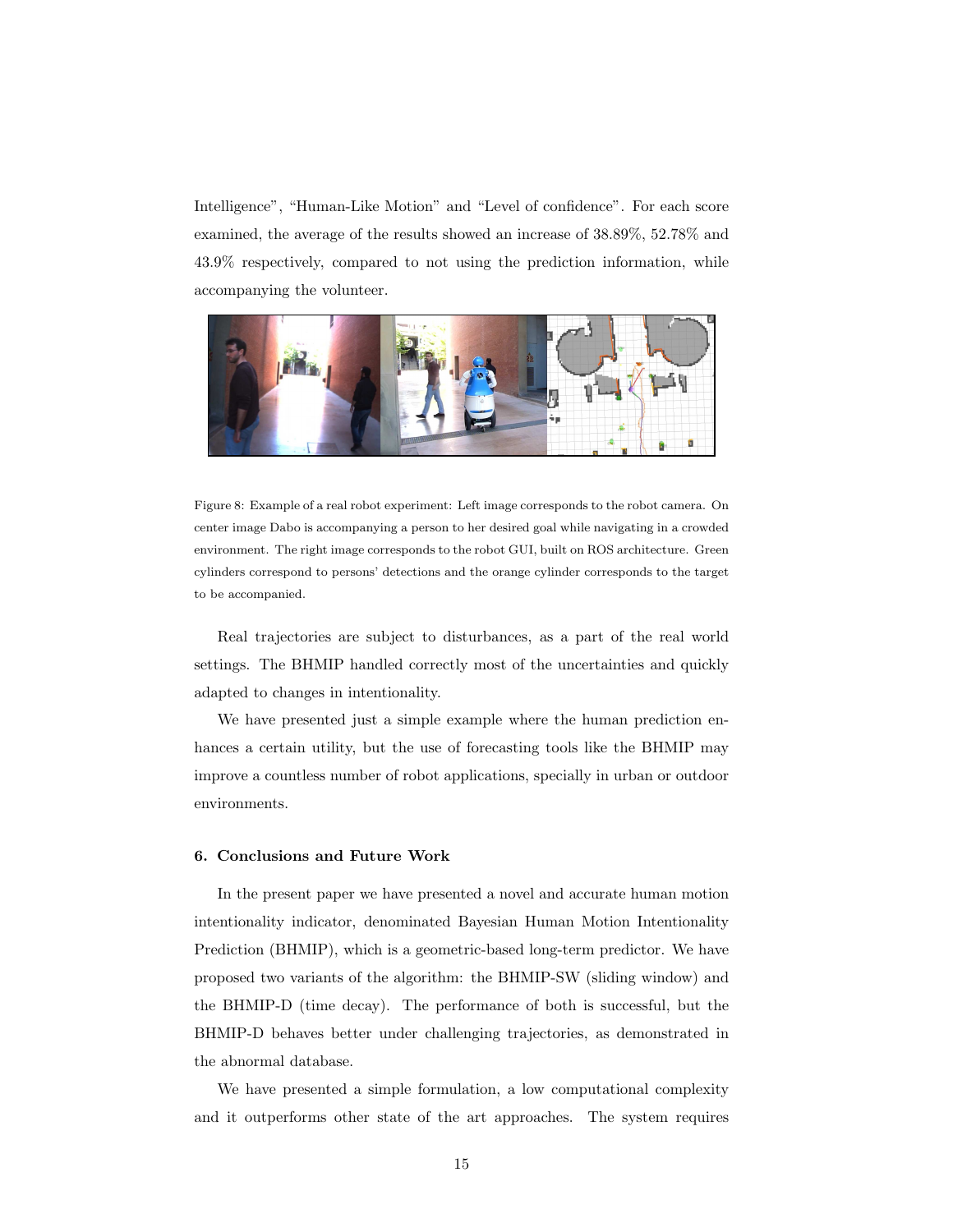minimal training, since it is place independent and only the set of the scene destinations must be obtained, although it might be obtained using geometrical or manual methods as well.

A comparison of the BHMIP is done with other well known methods for long-time prediction using the Edinburgh Informatics Forum pedestrian and the Freiburg People Tracker databases. Additionally, experiments in a real scenario are carried out including a set of volunteers walking in the presence of a mobile two-wheeled robot, to validate the overall performance of the BHMIP.

In the future work we will obtain a propagation model of the predicted human motion in order to complete the forecast information that can be extracted from persons' observations.

## 7. Acknowledgements

This work has been partially funded by Spanish Ministry of Economy and Competitiveness under project RobTaskCoop DPI2010-17112.

- [1] M. Bennewitz, W. Burgard, G. Cielniak, and S. Thrun. Learning motion patterns of people for compliant robot motion. *The International Journal of Robotics Research*, 24(1):31, 2005.
- [2] C.M. Bishop et al. *Pattern recognition and machine learning*, volume 4. Springer New York, 2006.
- [3] Z. Chen, L. Wang, and N.H.C. Yung. Adaptive Human Motion Analysis and Prediction. *Pattern Recognition*, 44(12):2902–2914, 2011.
- [4] H. Dee and D. Hogg. Detecting inexplicable behaviour. *British Machine Vision Conference*, 477:486, 2004.
- [5] T.G. Dietterich. Machine learning for sequential data: A review. In *Structural, syntactic, and statistical pattern recognition*, pages 15–30. Springer, 2002.
- [6] G. Ferrer, A. Garrell, M. Villamizar, I. Huerta, and A. Sanfeliu. Robot interactive learning through human assistance. In *Multimodal Interaction in Image and Video Applications*, pages 185–203. Springer, 2013.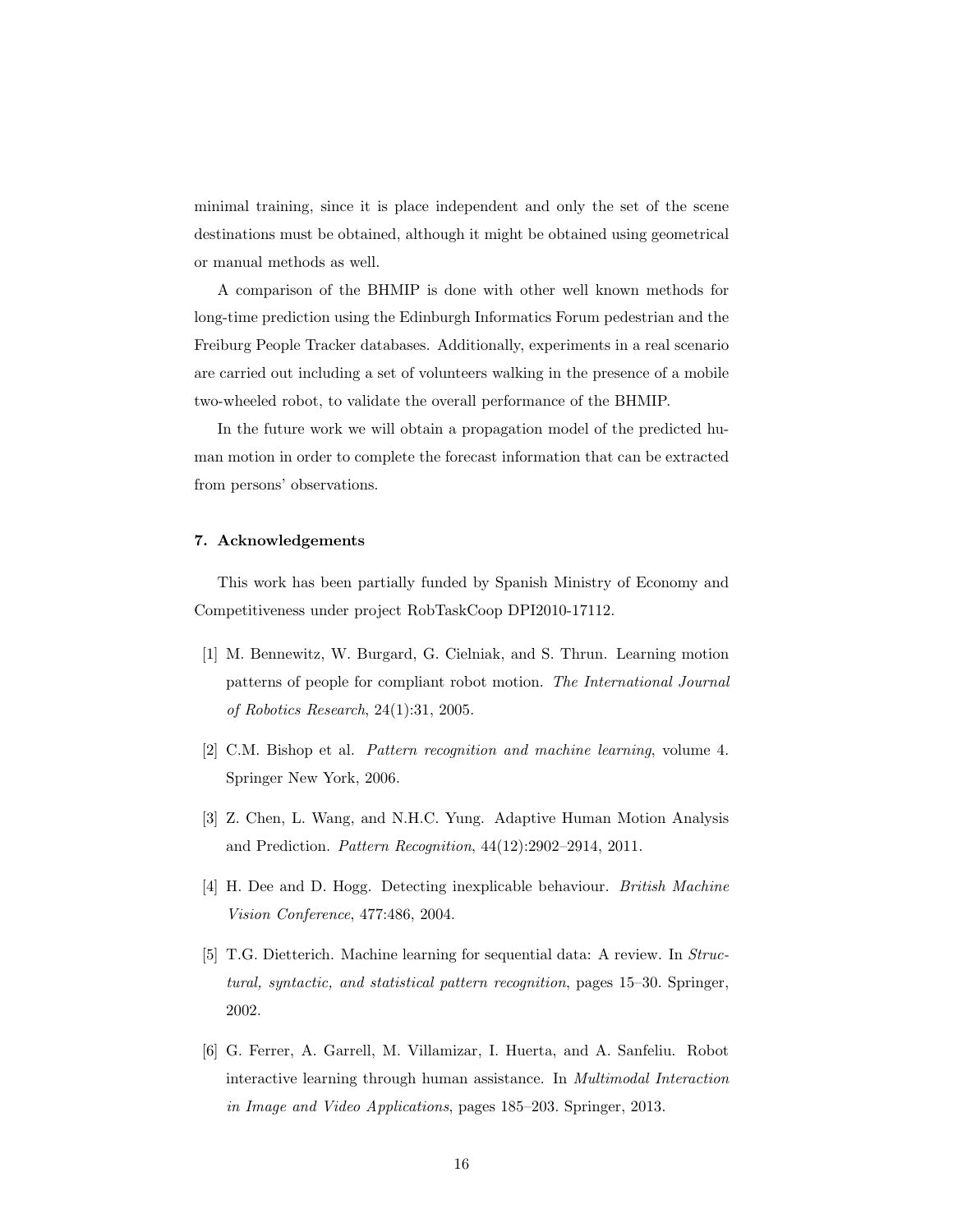- [7] G. Ferrer and A. Sanfeliu. Comparative analysis of human motion trajectory prediction using minimum variance curvature. In *Proc. of the 6th Int. Conf. on HRI*, pages 135–136, Lausanne, Switzerland, 2011. ACM.
- [8] AF Foka and PE Trahanias. Probabilistic Autonomous Robot Navigation in Dynamic Environments with Human Motion Prediction. *International Journal of Social Robotics*, 2(1):79–94, 2010.
- [9] Nourbakhsh I. Dautenhahn K. Fong, T. A survey of socially interactive robots. *Robotics and Autonomous Systems*, 42:143–166, 2003.
- [10] A. Garrell and Sanfeliu A. Cooperative Social Robots to Accompany Groups of People. *The International Journal of Robotics Research*, 31(13):1675–1701, 2012.
- [11] X Liu and H Karimi. Location awareness through trajectory prediction. *Computers, Environment and Urban Systems*, 30(6):741–756, November 2006.
- [12] M. Luber, G. Diego Tipaldi, and K.O. Arras. Place-dependent people tracking. *The International Journal of Robotics Research*, 30(3):280–293, 2011.
- [13] M. Luber, G.D. Tipaldi, and K.O. Arras. Place-dependent people tracking. *International Journal of Robotics Research*, 30(3), March 2011.
- [14] B. Majecka. *Statistical Models of Pedestrian Behaviour in the Forum*. Msc dissertation, School of Informatics, University of Edinburgh, 2009.
- [15] B.W. Silverman. *Density estimation for statistics and data analysis*, volume 26. Chapman & Hall/CRC, 1986.
- [16] E. Trulls, A. Corominas Murtra, J. Pérez-Ibarz, G. Ferrer, D. Vasquez, J.M. Mirats-Tur, and A. Sanfeliu. Autonomous navigation for mobile service robots in urban pedestrian environments. *Journal of Field Robotics*, 28(3):329–354, 2011.
- [17] D. Vasquez, T. Fraichard, and C. Laugier. Markov Models: An Incremental Tool for Learning and Predicting Human and Vehicle. *The International Journal of Robotics Research*, 28(11):1486–1506, 2009.